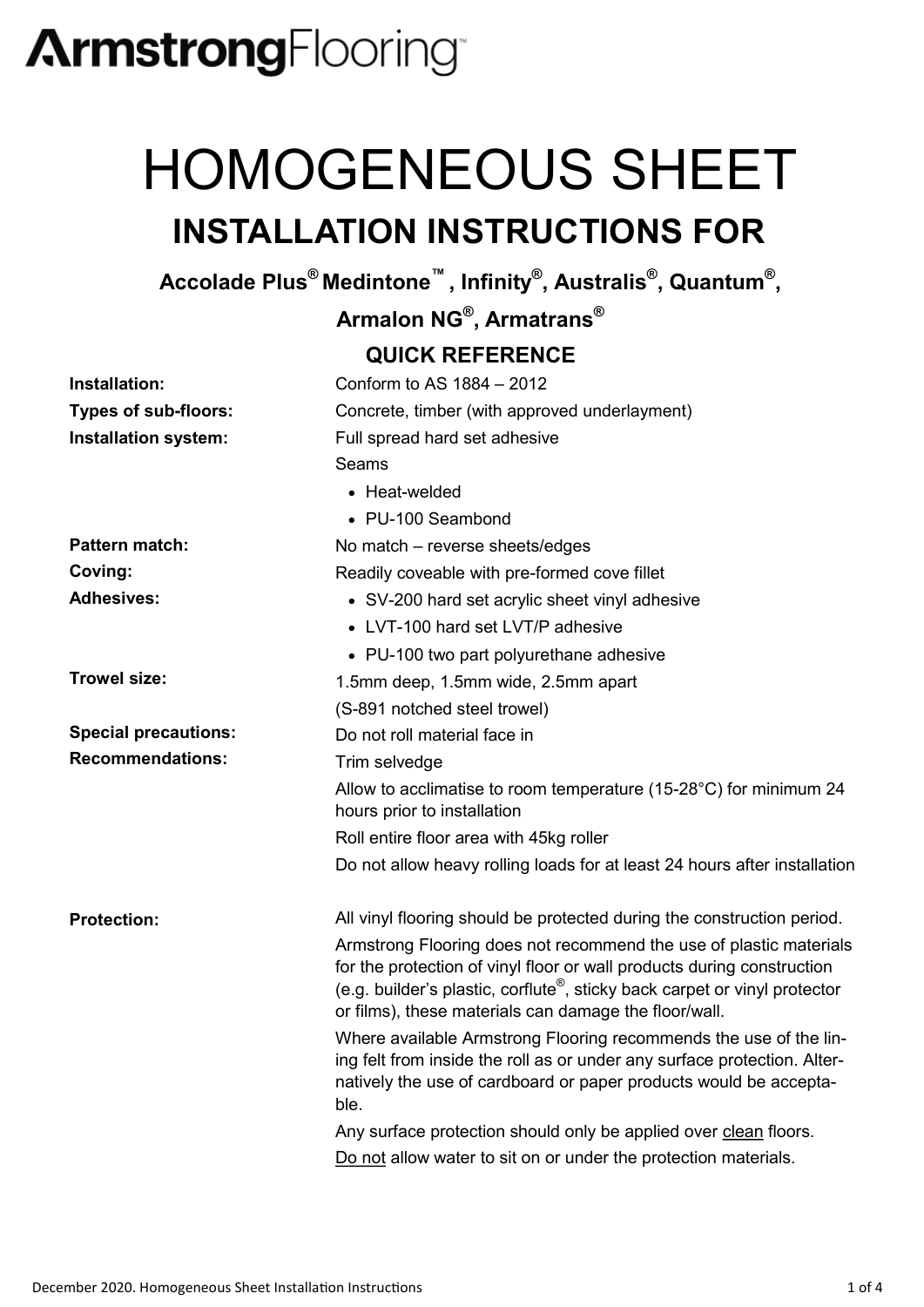

### **INSTALLATION INSTRUCTIONS**

#### **INITIAL PROTECTION:**

All vinyl flooring should be protected during the construction period.

Armstrong Flooring highly recommends the installed floorcovering be protected from construction site debris, dirt, soil, traffic and stains, all of which can damage the unprotected flooring.

Responsibility for the protection of the finished work until handed over to the client should be arranged prior to installation.

Armstrong Flooring does not recommend the use of plastic materials for the protection of vinyl floor or wall products during construction (e.g. builder's plastic, corflute<sup>®</sup>, sticky back carpet or vinyl protector or films), these materials can damage the floor/wall.

Where available Armstrong Flooring recommends the use of the lining felt from inside the roll as or under any surface protection. Alternatively the use of cardboard or paper products would be acceptable.

Any surface protection should only be applied over clean floors.

Do not tape protection to the surface.

As with all urethane-coated products, some coverings could cause the urethane to cloud in the presence of moisture.

Do not allow water to sit on or under the protection materials.

#### **TO THE INSTALLER:**

Please note that if material has been cut, fitted, or installed, NO ADJUSTMENTS or CLAIMS (if any) will be considered due to the failure to comply with any of the following. Before cutting and installing Armstrong floorcoverings make sure that you:

1. Check for obvious manufacturing defects in good daylight conditions.

2. Check that the material is the correct colour, pattern and quantity ordered by the customer.

3. Material should be allowed to acclimatise to job climatic conditions for 24 hours at 18°C. Never install the material if the temperature in the room is less than 15°C as per Australian Standard AS 1884 – 2012 Section 4.1.1.

4. Use only Armstrong Flooring recommended adhesive specifically formulated for Armstrong Flooring product.

5. All rolls of Armstrong Flooring products are marked with a 'batch number'. When using more than one roll make sure the rolls have the same 'batch number' when used

side by side or same room area.

6. After loosely laying the first two strips, before adhering, step back and inspect the overall effect. If acceptable, then go ahead and adhere, but if there seems to be a problem or doubt of any kind then stop immediately and call the distributor or Armstrong Flooring Customer Service on **1800 632 624.**

7. Do not cut or install any damaged or defective material unless accepted, agreed and approved by all parties concerned.

**PLEASE NOTE:** Existing resilient flooring backing, or lining felts should **NOT BE SANDED**. These products may contain asbestos fibres that are not readily identifiable. You should note the details in the 'WARNING' panel set out later in these instructions **BEFORE YOU PROCEED ANY FURTHER**. If you have satisfied the requirement of the warning then, providing it does not conflict with any applicable laws, the following procedure is suggested to remove existing resilient floorcoverings.

The wear layer should be cut into narrow strips, being careful not to score the subfloor. The narrow strips should then be peeled from the backing by pulling or rolling around a core which will control the stripping angle and create a uniform and more constant tension. After the wear layer has been removed, the remaining felt should be scraped by using scrapers (MUST NOT SAND).

Any unevenness in the subfloor due to scraping should be levelled and smoothed using an underlayment as per manufacturers recommendations.

#### **SUBFLOORS**

The condition of the subfloor not only has an important bearing on the appearance of the finished installation, but can dramatically affect the life and serviceability of the floorcovering. It is essential, therefore, that the subfloor be dry, hard, rigid, smooth, level, clean and free of dust and grease.

#### CONCRETE SUBFLOORS

Concrete subfloors must be cured and completely dry. The surface must be steel trowelled to a smooth dense surface free of trowel marks, irregularities, as per Australian Standards.

Concrete slabs shall meet the Australian Standard Appendix A 3.1.2 and not exceed 75% relative humidity.

Concrete slabs in contact with fill, hardcore or the ground must have a damp-proof membrane to prevent entry of moisture.

Water proofing additives and curing compounds do not replace the damp-proof membrane. New slabs should dry for at least one month per 25mm thickness.

Care must be taken to ensure that the surface of the concrete is free of parting of curing compounds, oil, grease, paint, dust and any other substances, which may prevent the adhesive from forming a secure bond. The surface of the concrete must be smooth and level, completely free of cracks, holes and protrusions.

If the surface is not satisfactory it should be repaired and levelled with a cementitous underlay, applied according to manufacturers recommendations.

When curing compounds, hardeners, sealers, or parting compounds have been used, they have to be completely removed by sanding, sandblasting or grinding prior to the installation of materials as this will impair the bond of the adhesive. *A MOISTURE TEST SHOULD ALWAYS BE CARRIED OUT PRI-OR TO INSTALLATION AS PER APPENDIX A 3.1.2.*

#### **HEATED SUBFLOOR**

Flooring material can be installed over heated subfloors. However, it is imperative that the temperature at the surface of the slab does not exceed 28°C. Prior to the installation, heating should be turned on for a number of days to remove all traces of residual dampness that may be present in the subfloor. The heating should be turned off 48 hours prior to and during the installation and should not be turned on until 48 hours after the installation is completed, in order to allow the adhesive to set.

#### **TIMBER SUBFLOOR**

All timber subfloors must have at least 450mm of good cross ventilation under the floor to prevent distortion and movement of flooring members as well as excessive movement of underlay. New timber subfloors should be rigid, sound and constructed of seasoned timber and free from excessive cupping and warping.

Old timber subfloors should have all loose boards re-nailed and badly worn or damaged boards must be replaced. If necessary, sand floor to a level finish without undulations. Overlay subfloor with hardboard or approved fibrous cement vinyl flooring underlayment. The underlay sheets must be fastened at 75mm intervals around all sides, 10mm from edges, and at 100mm to 150mm intervals throughout the body of the board.

(Continued next page)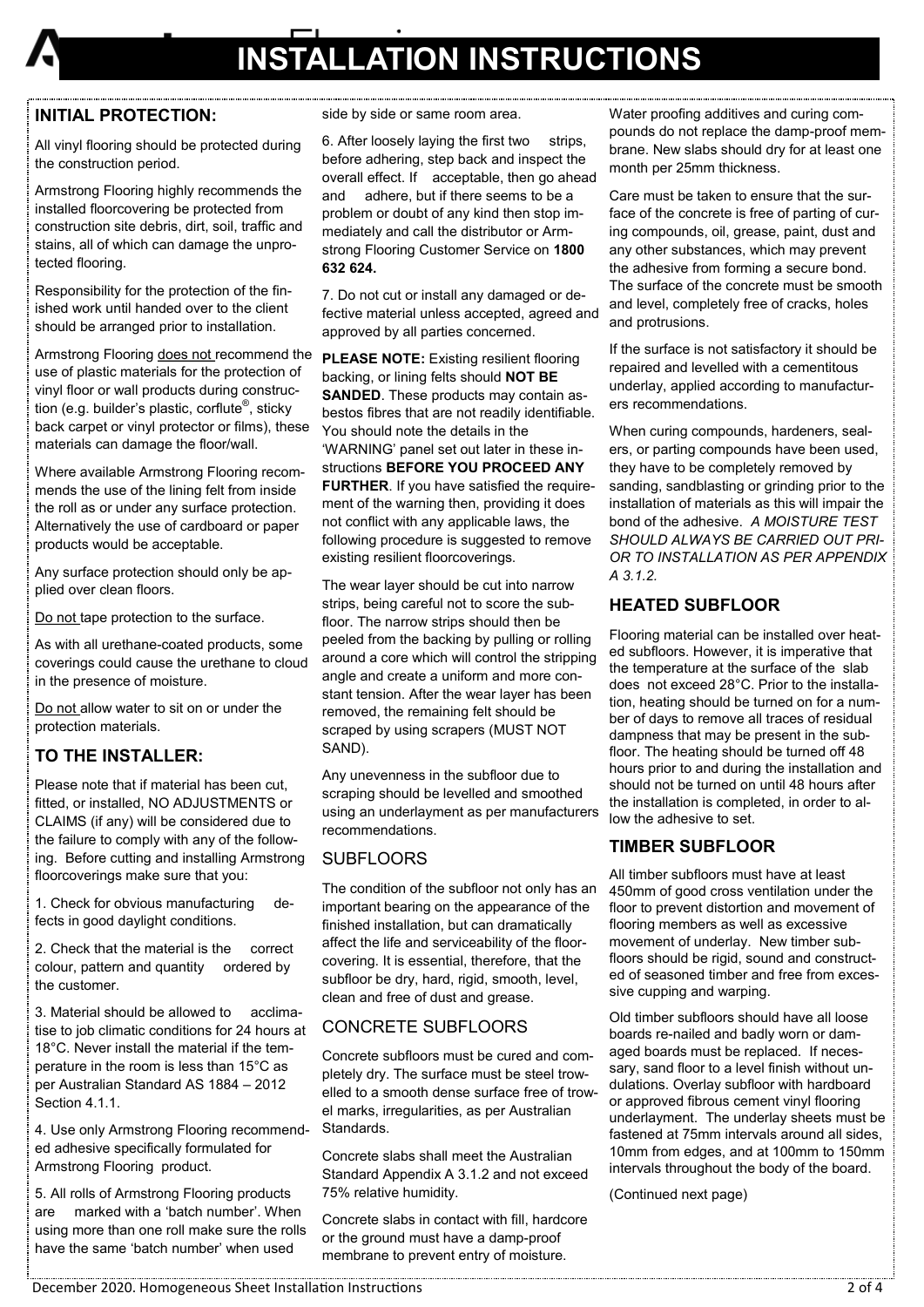#### **TIMBER SUBFLOOR—Continued**

The sheet shall be fastened by 25mm x 2mm ring-grooved nails, or 22mm chisel point staples for hardwood subfloors and divergent point staples for softwood subfloors. Hardboard must be laid smooth side up and all joints should be staggered. All joints and any raised edges of the underlay shall be sanded smooth and level. The sanded areas must be sealed prior to the installation of the floorcovering as recommended by the manufacturer.

Underlay must be installed over structural particleboard using the adhesive and nailing fixing system specified by the underlay manufacturer.

#### **EXISTING RESILIENT FLOORS**

Armstrong Flooring recommends the removal of existing resilient floors. If this is not practical, adequate care should be taken to ensure the existing resilient floor is to an acceptable standard to receive new floorcoverings.

The existing resilient floor must be smooth (not textured, or embossed, enough to show through the final installation), completed and firmly bonded and properly installed on recommended subfloors. Existing resilient floor must not be cushioned, and must have no evidence of moisture, alkaline salts or hydrostatic pressure. Polish and other finishes should be removed from existing floorcovering by thorough stripping. Indentations and damaged areas should be replaced or repaired.

Installation over existing resilient floors reduces resistance to indentations.

**NOTE:** Existing resilient flooring may contain asbestos fibres, which are not really identifiable. You should note the details in the **'WARNING'** panel set out later in these instructions before you carry out these steps.

*ADDITIONAL OPEN TIME OF FLOORING ADHESIVE MAY BE REQUIRED TO RE-DUCE ENTRAPMENT OF AIR UNDER FLOORING MATERIAL WHEN LAYING OVER EXISTING RESILIENT FLOORS.*

#### **EXPANSION JOINTS**

Armstrong Flooring does not recommend that resilient floorcoverings be installed across expansion joints. Various expansion joint covers are available and should be specified by the architect or agreed between  $\bullet$ the contractor and the purchaser.

#### **JOB CONDITIONS**

Job conditions should be as outlined in Australian Standard AS 1884 - 2012 – 4.1.1.

Temperatures in areas to be covered should be maintained at a minimum 18°C for 48 hours prior to, during and after installation. **THE SEAMBOND SYSTEM** Please note that cold subfloors have consid-

erable influence on the open time of flooring  $\bullet$ adhesive.

#### **SEAMING INSTRUCTIONS**

#### HEAT WELD

- All factory edges should be removed, using the Armstrong Flooring S-33 edge trimmer during installation or cutting . 20mm from factory edge or cutting 20mm from factory edge.
- Scribe seams using Armstrong Flooring S-83 Recess Scriber set to provide a gap of 0.5mm – 1.0mm. Cut on scribe line and roll cut edge into adhesive using hand roller. Roll entire floor using 45kg roller.
- Heat welding should only be done when adhesive is completely cured (24 hours).
- Rout or groove the seam in a "V or "U" shape to a minimum of  $\frac{3}{4}$  of the material  $\bullet$ depth using a grooving machine or hand groover with a sharp blade against a straight edge, so that both sides of the seam are grooved equally and uniformly.
- For best results and to reduce damage to the surface **use an Armstrong Flooring S-65 speed nozzle.**
- Set temperature setting on the hot air welder, fitted with an **S-65 speed nozzle**, to deliver enough heat to fuse weld rod to sheet. Amperage of electrical supply, length of extension cord and wire size will affect the temperature setting. As a guide, a Leister weld gun fitted with an **S-65 speed nozzle** should be set to heat setting of around 7. Practice on a piece of scrap material until correct setting is achieved.
- Insert weld rod into the **S-65 speed nozzle** and immediately insert the rod into the groove.
- Hold the gun at the proper angle so that the tip of the **S-65 speed nozzle** is parallel with the material. A good weld will result when the rod just starts to flair, and no more, on each side of the seam. If the rod flairs excessively you are going too slow, the **Armstrong Flooring** weld rod should ultimately fall apart before scorching the material if the heat setting is correct.
- To change directions in welding, shave off excess welding rod and groove the end of the rod for approximately 20mm. Start welding from the opposite direction and continue welding until you overlap the initial grooved weld rod and continue for another 20mm before lifting weld off.
- Allow weld rod to completely cool before skiving (trimming).
- Once weld rod is cooled off, skive off in two passes. The first pass using a quarter moon (spatula) knife with a trim plate. The second pass should be flush with the material. Too much weld rod flair or an uneven seam will result in the top surface of the material being removed exposing the material backing.
- Trim one factory edge using S-33 Edge Trimmer or cut 20mm from factory edge.
- Overlap untrimmed edge of second sheet by 15mm
- Fold back the fitted sheets marking the location of the seam on the subfloor.
- Mix PU-100 as per directions on the container.
- Using recommended notched trowel spread 100mm of PU-100, 50mm on either side of the seam line on the subfloor
- Spread SV-200 on the remaining field area using recommended notched trowel.
- Allow proper 'tack off' time for field adhesive (10-20 minutes, depending on atmospheric conditions) then roll material into adhesive. Lay piece with trimmed edge first.
- Using the S-83 Recess Scriber set for a neat fit, scribe seam. If seam is too tight or too loose it will lift off the PU-100 adhesive. There should be enough pressure so that one edge will hold the other down.
- Following the scriber mark, cut seam ensuring that the final cut is square and place into adhesive.
- Hand roll toward the seam to force the adhesive into and through the seam.
- Skive off any burr from seam using back if S-92 knife. Clean with dampened cloth.

\_\_\_\_\_\_\_\_\_\_\_\_\_\_\_\_\_\_\_\_\_\_\_\_\_\_\_\_\_\_\_\_\_\_\_\_\_\_\_\_\_\_\_\_

Roll with 45kg roller.